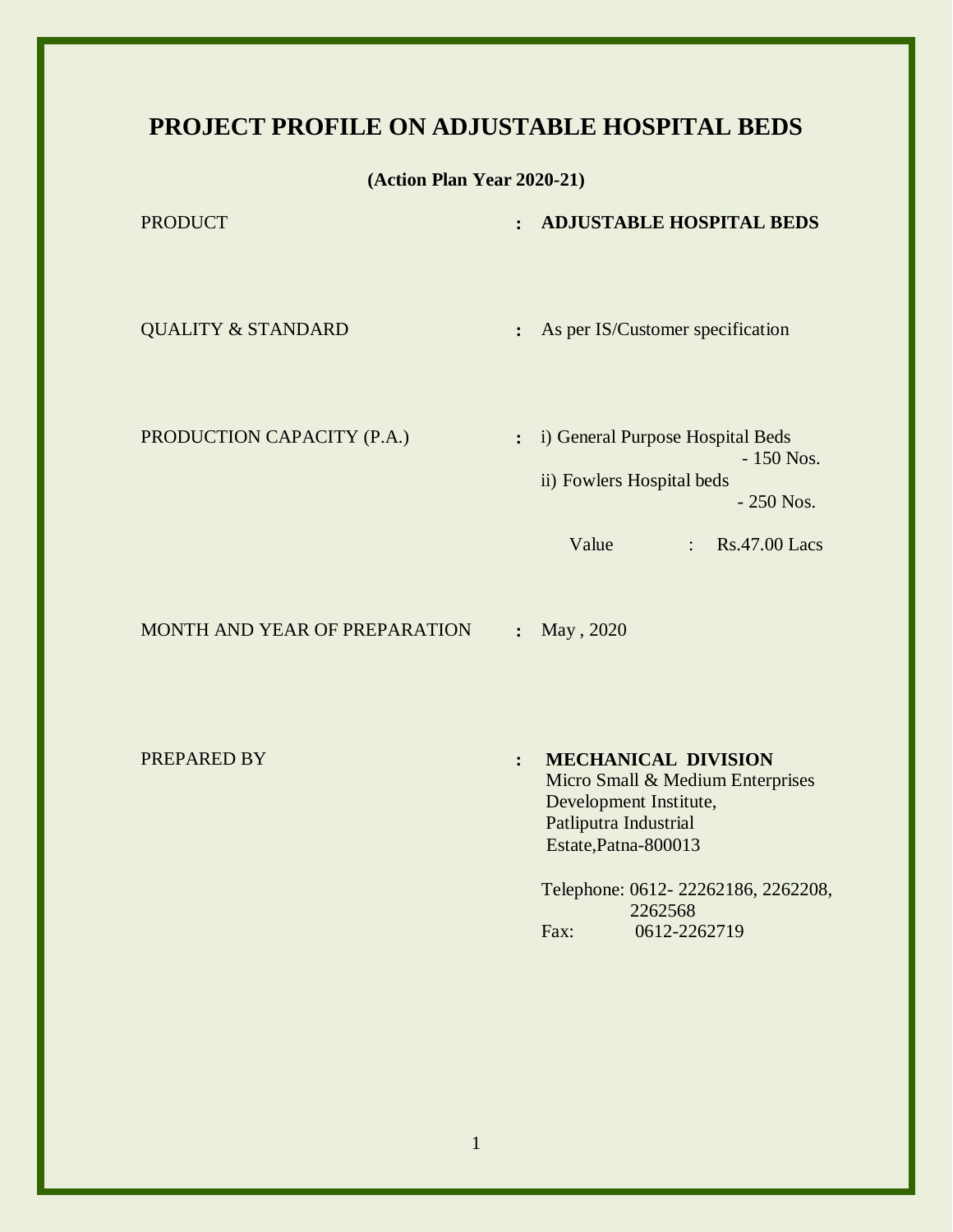## **ADJUSTABLE HOSPITAL BED**

#### 1. PRODUCT & ITS USES

Adjustable hospital beds are made of steel & normally used in Govt. Hospital, Private Hospital, & Nursing homes etc. There are two types of hospital beds namely:

- i) General purpose Hospital Bed Steeds
- ii) Fowlers Hospital Beds

#### II. MARKET POTENTIAL

The demands for adjustable beds are increasing day by day due to the following reasons:

- i) Increase the number of Hospitals in private sector& their expansion
- ii) Increase in number of private & Government nursing homes & their expansion.

The Govt. is encouraging new hospitals & nursing homes in private sectors in order to increase treatment facilities in accordance with the development in public health sector & as such it is likely to be a steady increase in the demand for hospital furniture in view of COVID 19 pandemic throughout the country. However, the growth rate is expected to be more than 5% to 8% per year and as such it may be ideal for the existing steel furniture manufacturer units to take up this activity for not only as diversification but also better capacity utilization by installing a few balancing equipments.

### III PRODUCTION TARGET

It is proposed to manufacturer 400 adjustable Beds per annum.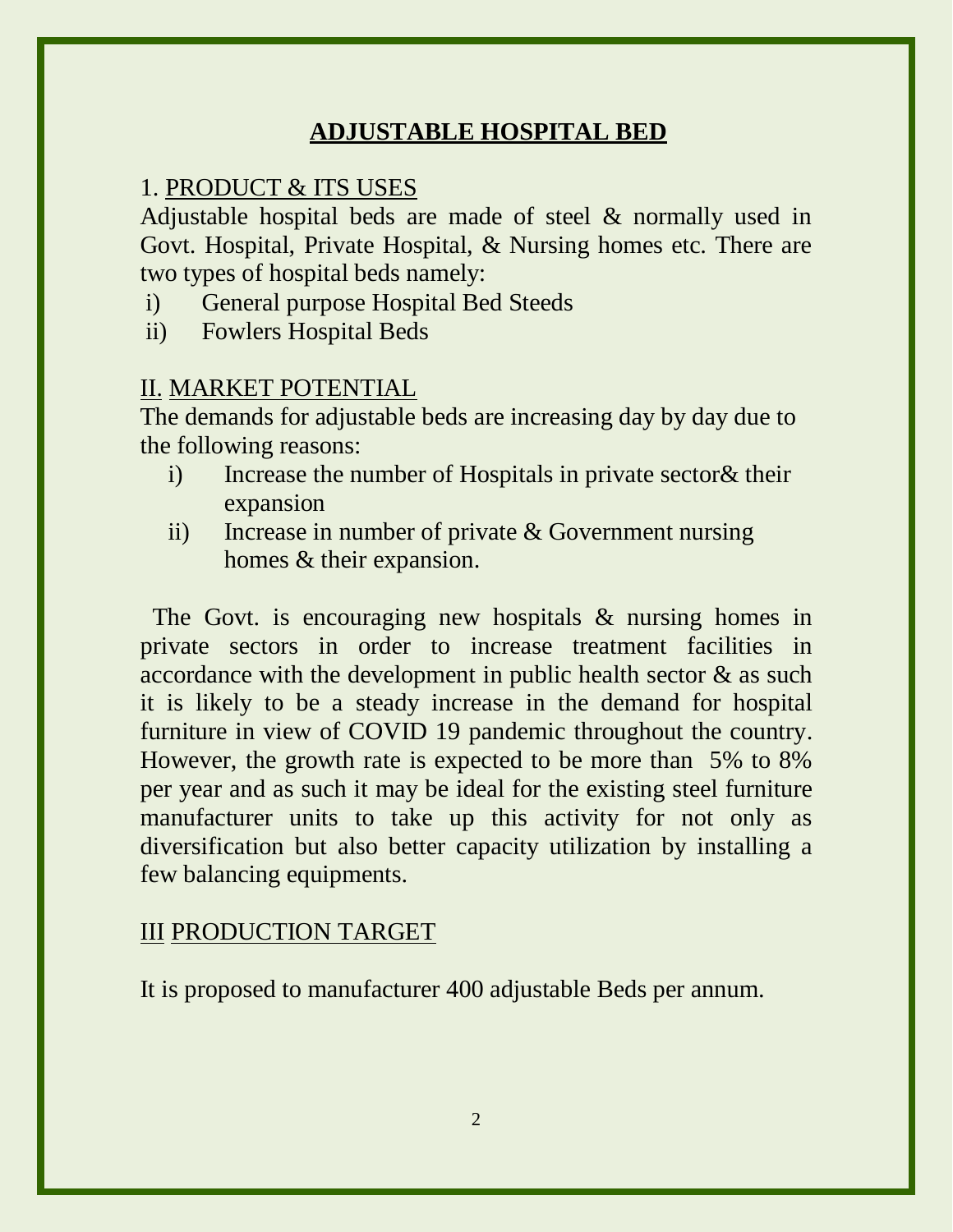### IV BASIS & ASSUMPTIONS

- i) This project profile is based on 8 working hours a day and 25 days in a month and the break even efficiency has been calculated on 75% capacity utilization basis.
- ii) The gestation period in implementation of the project may be about 8 to 12 months. This period included making all arrangements, completion of all formalities, market surveys and tie ups, financial arrangements, purchase of machines, recruitment of staff, commissioning of plant and trial production etc.
- iii) The normal wages and salaries being paid in the industry to various grades of personnel have been considered and also the provision of minimum wages has been taken care of.
- iv) The rate of interest both for fixed and working capital have been taken as 14% P.A.
- v) The pay back period for finance to the financial institutions may be about 8/10 years in case of term loan. The working capital loan may however be in a shape of rolling/limit based capital.

## **A. IMPLEMENTATION SCHEDULE:**

Implementation of the project involve various activities like market surveys and tie-ups, procurement of know-how, arrangement of premises/ land, building, preparation of project report, registration, financing, purchase of machines, commissioning of project, recruitment of staff and training, arrangement of power, procurement of raw materials, packing materials, trial production etc. In order to implement the project efficiently and in the shortest period there is a need to initiate many activities simultaneously as far as possible. This will not only cut the slack period but also will give quick results and be cost effective. It is advised to follow PERT/CPM/NET WORK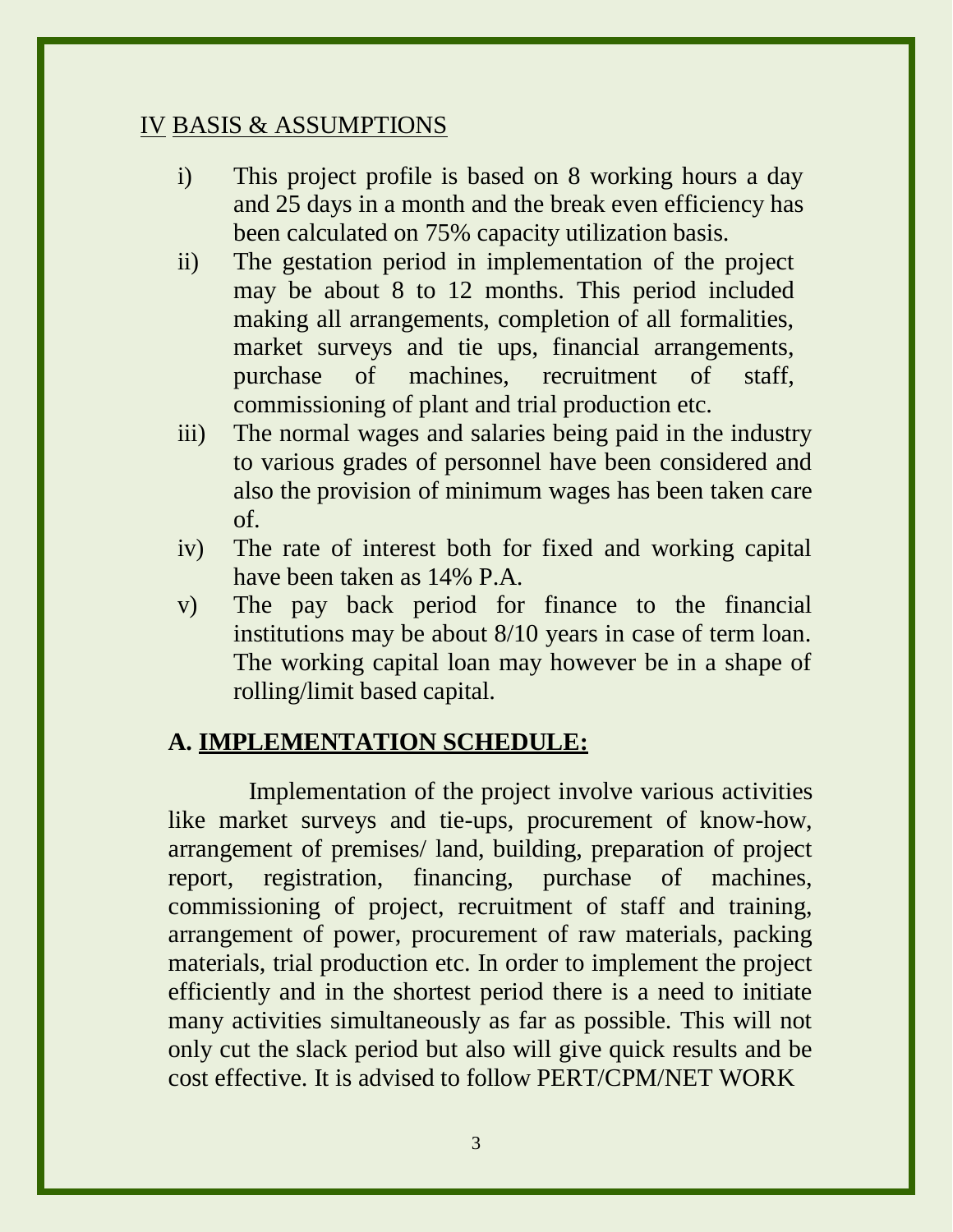analysis technique for implementation along with their estimated time requirement is given below:

| S.No. | <b>Activity</b>                                                      | <b>Estimated</b><br>period<br>required |
|-------|----------------------------------------------------------------------|----------------------------------------|
| 1.    | Market survey                                                        | $15-20$ days                           |
| 2.    | Procurement of know-how/experts                                      | 30 days                                |
| 3.    | Arrangement of premises                                              | 30-45 days                             |
| 4.    | Obtaining quotations<br>and<br>preparation of project report.        | $15-20$ days                           |
| 5.    | Statutory Compliances and financing. 45-60 days                      |                                        |
| 6.    | Recruitment of personnel and<br>training.                            | 30-45 days                             |
| 7.    | Obtaining power connection.                                          | $15-30$ days                           |
| 8.    | Procurement of machines<br>and<br>equipments.                        | 45-60 days                             |
| 9.    | Installation and electrification of 20-30 days<br>machinery.         |                                        |
| 10.   | Procurement of raw materials,<br>consumables, packing materials etc. | $5-10$ days                            |
| 11.   | Product<br>development/trial<br>production.                          | $5-10$ days                            |
| 12.   | Commercial production.                                               | 5 days.                                |

## **VI. PRODUCTION DETAILS & PROCESS OF MANUFACTURING:**

The basic operations involved in the manufacturing of adjustable beds are as follows:

- i) Cutting & bending of pipes
- ii) Cutting of MS angles
- iii) Cutting of strips
- iv) Welding& Riveting
- v) Grinding
- vi) Assembly of elevating mechanism
- vii) Painting& baking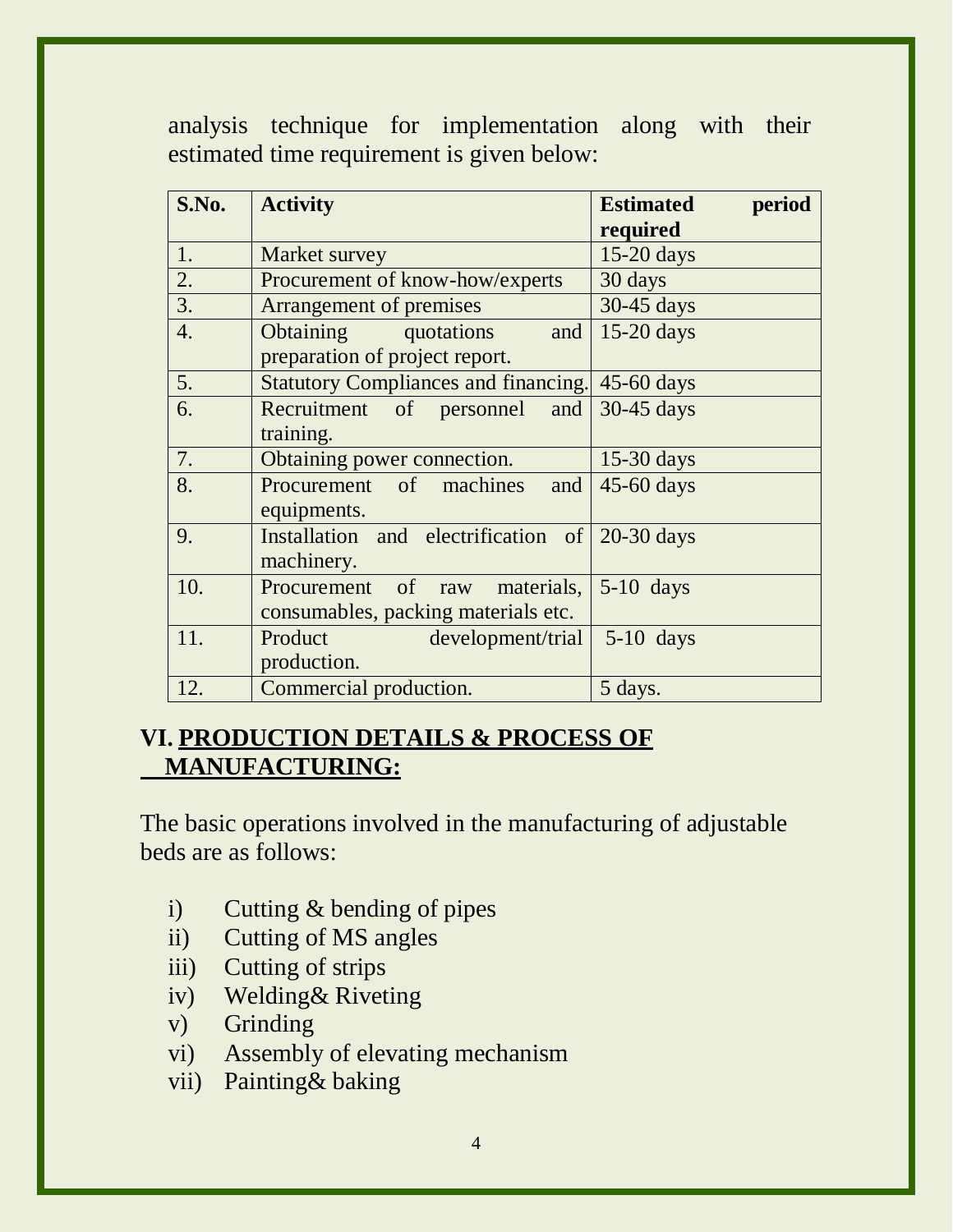## **VII.INSPECTION & QUALITY CONTROL**

IS: 7378-1974specifies dimensional & other requirements of fowlers beds used in hospitals. The above specifications may be followed for quality control.

### **VIII.ENERGY CONSERVATION**

This industry is not a large power consuming industry; however maximum care should be taken in utilization of electrical energy. **IX. POLLUTION CONTROL**

These types of industries are not producing any effluents or any other polluting materials. Therefore pollution control measures are not taken into account.

#### **X. PRODUCTION CAPACITY:**

This unit is envisaged to produce 400 Nos. of different types of hospital beds to the worth of Rs. 47 Lacs.

## **XI. LAND & BUILDING**

200 Sq. Mts. Built up shed rented @ Rs. 5000/- per month. **XII. MACHINERY AND EQUIPMENT**

| S.No.            | Name of machine                | Qty.   | Rate (Rs.) | Amount(Rs.) |
|------------------|--------------------------------|--------|------------|-------------|
| $\sqrt{1}$ .     | Pipe bending machine hand      | 3 Nos. | $30,000/-$ | $90,000/-$  |
|                  | operated with fixtures locally |        |            |             |
|                  | fabricated.                    |        |            |             |
| 2.               | Arc welding set                | 1 Set  | $25,000/-$ | $25,000/-$  |
| 3.               | Gas Cutting set with torch,    | 1 set  | $20,000/-$ | $20,000/-$  |
|                  | regulators etc.                |        |            |             |
| $\overline{4}$ . | Bench drill machine 13 mm      | 1No.   | $25,000/-$ | $25,000/-$  |
|                  | capacity                       |        |            |             |
| 5.               | Portable drilling machine 13   | 1 No.  | $20,000/-$ | $20,000/-$  |
|                  | mm capacity                    |        |            |             |
| 6.               | Flexible shaft grinder 150 mm  | 1 No.  | $10,000/-$ | $10,000/-$  |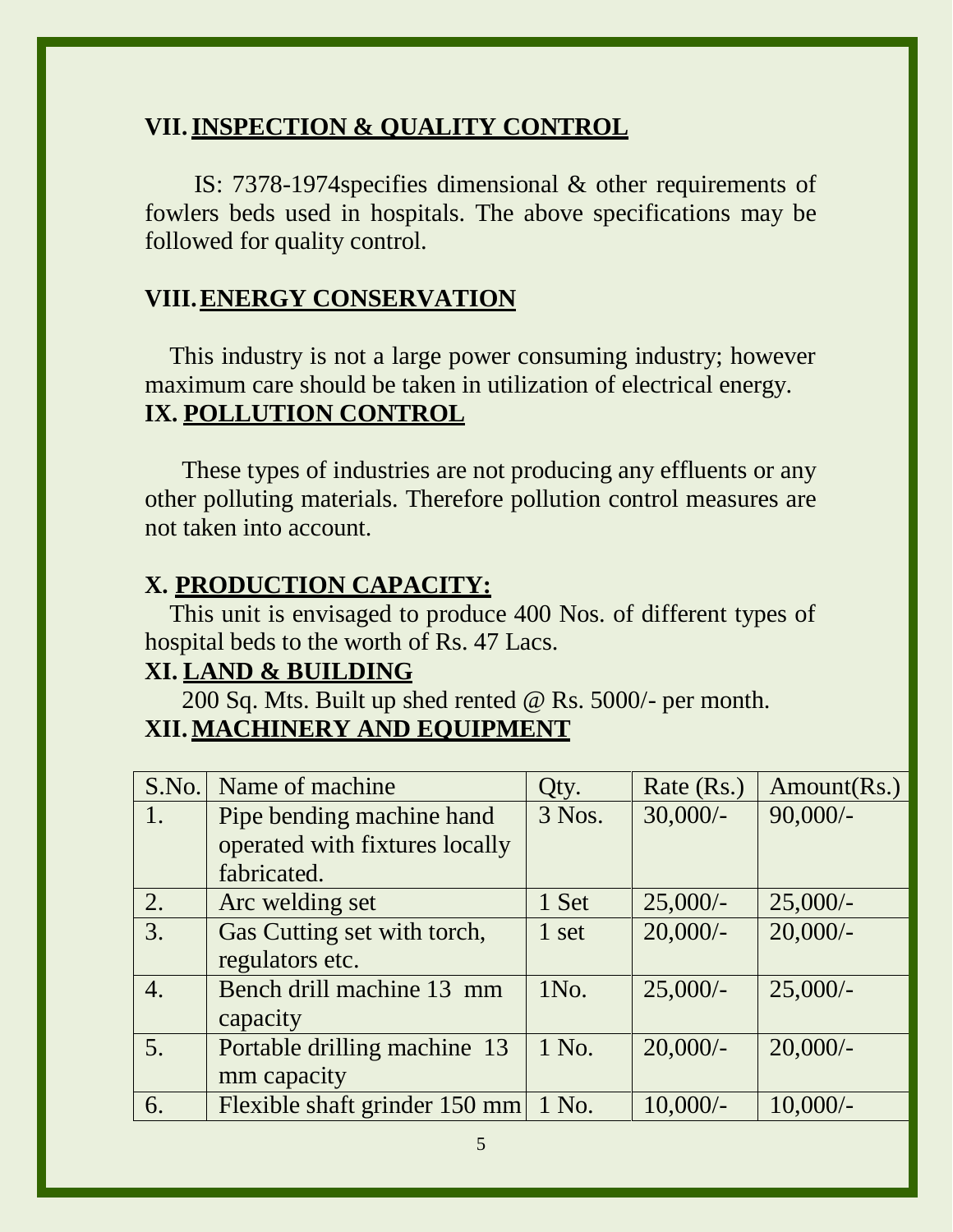|     | wheels.                                   |          |            |               |
|-----|-------------------------------------------|----------|------------|---------------|
| 7.  | Double ended bench grinder                | 1 No.    | $20,000/-$ | $20,000/-$    |
|     | 300 mm sizes.                             |          |            |               |
| 8.  | Hand shearing machine 3 mm                | 1 No.    | $10,000/-$ | $10,000/-$    |
|     | capacity                                  |          |            |               |
| 9.  | Baking oven 2.5 x 2 mts. X 2              | 1 No.    | $70,000/-$ | $70,000/-$    |
|     | mts. Size 20 Kw capacity.                 |          |            |               |
| 10. | Hand press No. 4                          | $2$ Nos. | $7500/-$   | $15,000/-$    |
| 11. | Cleaning,<br>pickling,                    | L.S      | L.S        | $1,00,000/$ - |
|     | phosphating tanks $2.5 \times 2 \times 2$ |          |            |               |
|     | mts.                                      |          |            |               |
| 12. | Compressor with spray gun                 | 1 No.    | $20,000/-$ | $20,000/-$    |
|     | unit for painting                         |          |            |               |
| 13. | Riveting $m/c$ . portable type            | 1 No.    | $25,000/-$ | $25,000/-$    |
|     | electrical operated.                      |          |            |               |
| 14. | Hand tools, instruments etc.              |          |            | $15,000/-$    |
| 15. | Fixtures & dies.                          |          |            | $50,000/-$    |
| 16. | Electrification & installation            |          |            | $51,500/-$    |
|     | @ 10% cost of machinery.                  |          |            |               |
| 17. | Office equipments/work table              | $-$      |            | $75,000/-$    |
|     | etc.                                      |          |            |               |
| 18. | Pre-operative expenses                    |          |            | $50,000/-$    |
|     |                                           |          | Total      | $6,91,500/-$  |

# XIII. **STAFF & LABOUR**

|    | Supervisor            | 1 No.    | $7,000/-$ | $7,000/-$  |
|----|-----------------------|----------|-----------|------------|
|    |                       |          |           |            |
| 2. | Clerk/Accountant      | 1 No.    | $6,000/-$ | $6,000/-$  |
| 3. | Peon/Chowkidar        | 1 No.    | $4,000/-$ | $4,000/-$  |
| 4. | Skilled worker        | $2$ Nos. | $6,000/-$ | $12,000/-$ |
| 5. | Semi-skilled worker   | $2$ Nos. | $4,000/-$ | $8,000/-$  |
| 6. | <b>Helpers</b>        | $2$ Nos. | $3,500/-$ | $7,000/-$  |
| 7. | Labour benefits @ 20% |          |           | $8,800/-$  |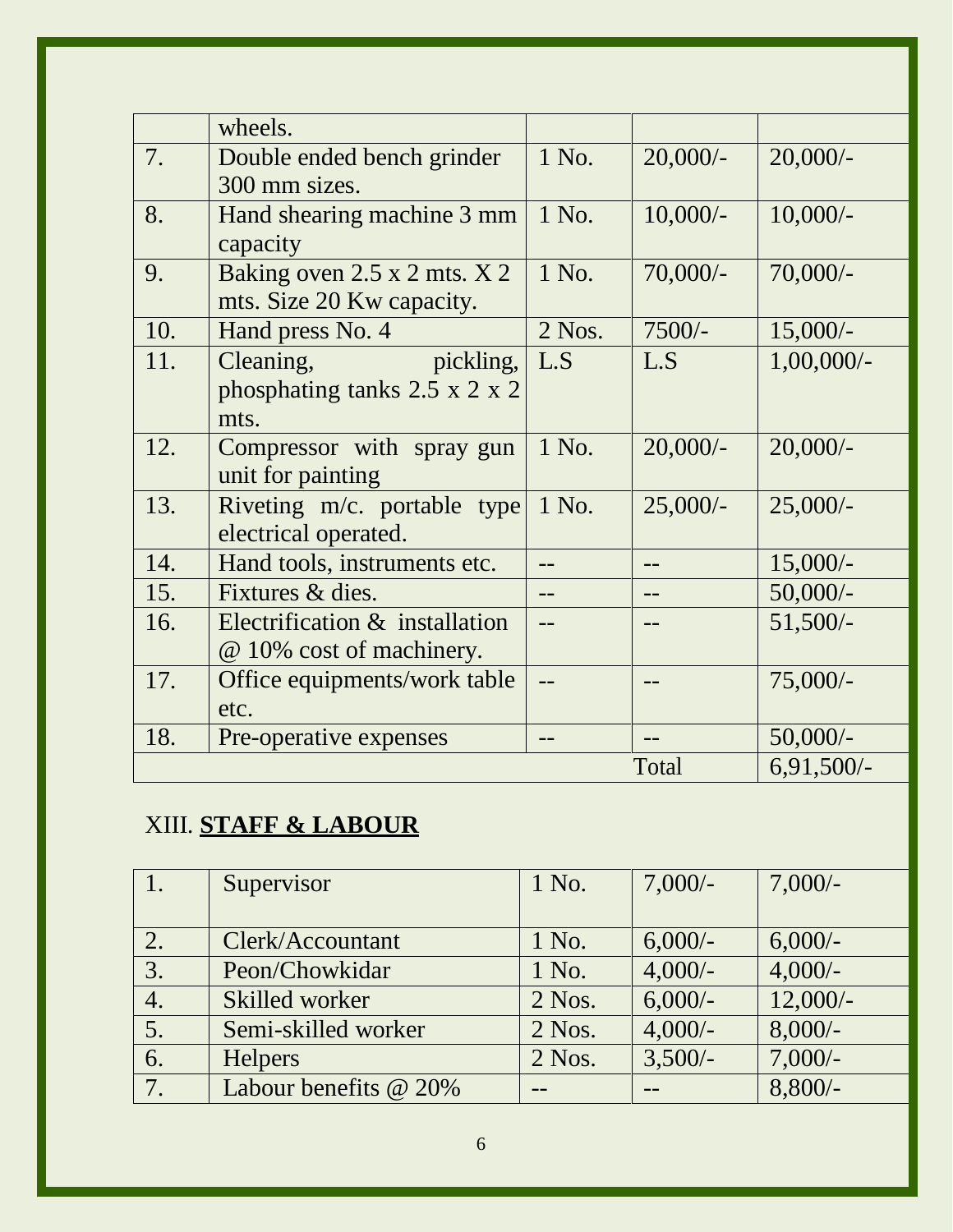| Total                                                                                                         | $52,800/-$   |  |  |
|---------------------------------------------------------------------------------------------------------------|--------------|--|--|
| XIV. RAW-MATERIAL (P.M)                                                                                       |              |  |  |
| 1.<br>M.S. angle iron 40 mm x 40mm x3<br>$\&$<br>mm<br>38 mm x 38 mm x 3 mm<br>0.75 MT @ Rs. 35000/- per M.T. | $26,250/-$   |  |  |
| M.S. Tubes $38.10$ mm OD x 1.6 mm/1.22mm thick<br>2.<br>1.5 M.T @ Rs. $38,000/$ - per M.T.                    | $57,000/-$   |  |  |
| 3.<br>M.S.Tubes $25.40$ mm OD x 1.6 mm/1.22mm thick<br>1.25 M.T @ Rs. $38,000/$ - per M.T.                    | $47,500/-$   |  |  |
| $\overline{4}$ .<br>M.S.Tubes $19.5$ mm OD x $1.22$ mm thick<br>$0.75$ M.T @ Rs. 38,000/- per M.T.            | $28,500/-$   |  |  |
| 5.<br>M.S. Strips 1.25 mm x 25 mm<br>0.75 M.T @ Rs. 32,000/- per M.T.                                         | $24,000/-$   |  |  |
| Castor wheels 200 Nos.<br>6.                                                                                  | $10,000/-$   |  |  |
| 7.<br>Nuts, Bolts, Screws, Washers, Flats, Rubber items &<br>paint etc.                                       | 20,000/      |  |  |
| Total                                                                                                         | $2,13,250/-$ |  |  |
| XV. UTILITES:                                                                                                 |              |  |  |
| Power $(L.S)$<br>1.                                                                                           | 5,000/       |  |  |
| 2.<br>Water (L. S)                                                                                            | 2,000/       |  |  |
| Total                                                                                                         | $7,000/-$    |  |  |
| XVI. OTHER EXPENSES (P.M)                                                                                     |              |  |  |
| 1.<br>Rent                                                                                                    | $5,000/-$    |  |  |
| 2.<br>Postage & Stationery (L.S.)                                                                             | $2,000/-$    |  |  |
| 3.<br>Telephone (L.S)                                                                                         | $2,000/-$    |  |  |
| Repair & Maintenance (L.S)<br>4.                                                                              | $2,000/-$    |  |  |
| Consumable Stores (L.S)<br>5.                                                                                 | $3,000/-$    |  |  |
| 6.<br>Transport Charges (L.S)                                                                                 | $3,000/-$    |  |  |
| Advertisement & publicity (L.S)<br>7.                                                                         | 2,000/       |  |  |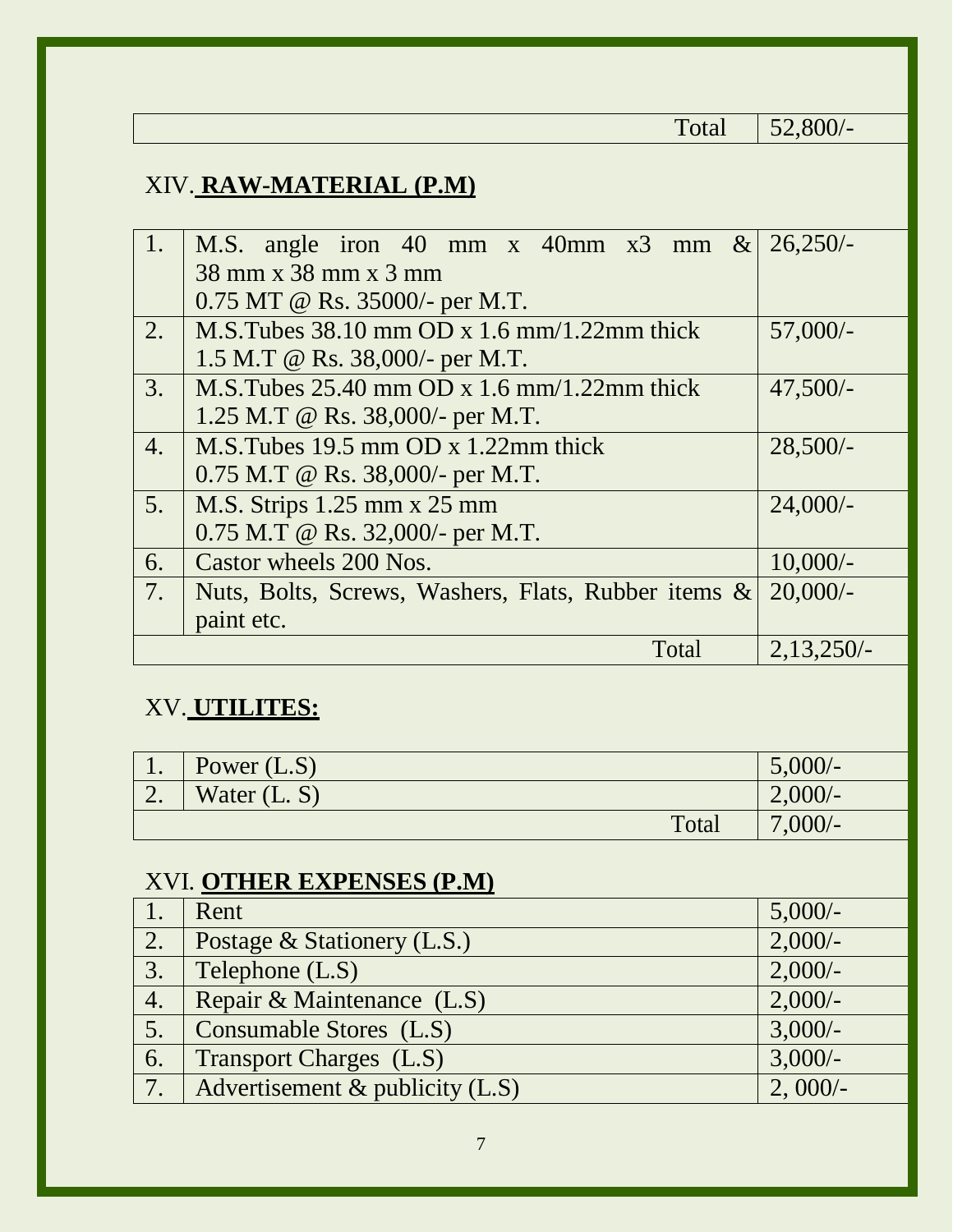| 8.                                          | Insurance $(L.S)$                                                                                   | $2,000/-$      |  |  |
|---------------------------------------------|-----------------------------------------------------------------------------------------------------|----------------|--|--|
| 9.                                          | Sales Expenses (L.S)                                                                                | $10,000/$ -    |  |  |
|                                             | Total                                                                                               | $31,000/-$     |  |  |
|                                             |                                                                                                     |                |  |  |
|                                             | XVII. WORKING CAPITAL (P.M):                                                                        |                |  |  |
| 1.                                          | Staff & Labour                                                                                      | $52,800/-$     |  |  |
| 2.                                          | <b>Raw Materials</b>                                                                                | $2,13,250/-$   |  |  |
| 3.                                          | <b>Utilities</b>                                                                                    | $7,000/-$      |  |  |
| 4.                                          | <b>Other Expenses</b>                                                                               | $31,000/-$     |  |  |
|                                             | Total                                                                                               | $3,04,050/-$   |  |  |
|                                             | Working Capital for 3 Months = 3, 04,050/- x $3 = 9$ , 12,150/-<br>XVIII. TOTAL CAPITAL INVESTMENT: |                |  |  |
| 1.<br>Machinery & equipment<br>$6,91,500/-$ |                                                                                                     |                |  |  |
| 2.                                          | Working capital for three months                                                                    | $9,12,150/-$   |  |  |
|                                             | Total                                                                                               | $16,03,650/-$  |  |  |
| XXI. COST OF PRODUCTION (P.A)               |                                                                                                     |                |  |  |
| 1.                                          | <b>Recurring Expenses</b>                                                                           | $36,48,600/$ - |  |  |
| 2.                                          | Depreciation on machinery @10%                                                                      | $46,500/-$     |  |  |
| 3.                                          | Depreciation on jigs $&$ fixtures $&$ 20%                                                           | $10,000/-$     |  |  |
| 4.                                          | Depreciation on office equipment, furniture @20%                                                    | $15,000/-$     |  |  |
| 5.                                          | Interest on total capital @ 14%                                                                     | $2,24,511/-$   |  |  |
|                                             | Total                                                                                               | 39,44,611/-    |  |  |
| XXII. TOTAL SALE (P.A)                      |                                                                                                     |                |  |  |
| 1.                                          | By Sale of 250 Nos. Fowlers' hospital beds $\omega$ 15,000/-<br>each.                               | $37,50,000/$ - |  |  |
| 2.                                          | By Sale of 150 Nos. General purposes hospital beds @                                                | $9,00,000/$ -  |  |  |
| $8\,$                                       |                                                                                                     |                |  |  |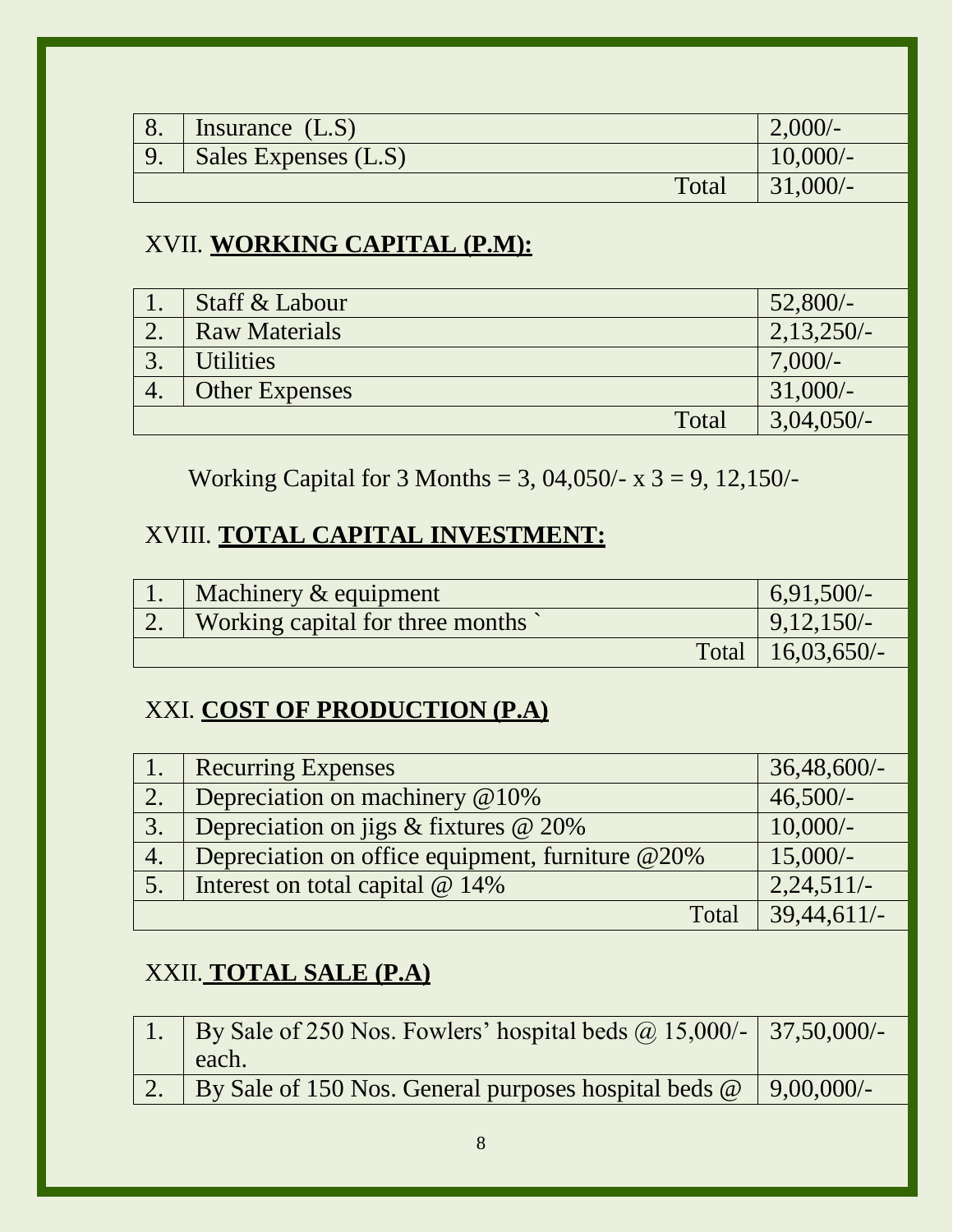| $6,000/$ - each.<br>3.<br>By sale of scrap (L.S)<br>$50,000/-$<br>Total<br>$47,00,000/$ -<br>XXIII. PROFIT:<br>$Profit = Total Sale - cost of production$<br>$= 47,00,000 - 39,44,611$<br>$= 7, 55,389/$<br>PERCENTAGE OF PROFIT ON SALE:<br>Profit x 100 $\qquad 7, 55,389 \times 100$<br>$= 16.07\%$<br>47,00,000<br><b>Total Sale</b><br>PERCENTAGE OF RETURN OVER INVESTMENT<br>Profit x $100$<br>7, 55,389 x 100<br>$= 47\%$<br>Total Capital investment 16, 03,650<br><b>BREAK EVEN POINT (B.E.P)</b><br>Annual Fixed cost x 100<br>Annual fixed $cost + profit$<br><b>ANNUAL FIXED COST</b><br>$60,000/-$<br>Rent<br>1. |                |  |              |  |  |  |
|--------------------------------------------------------------------------------------------------------------------------------------------------------------------------------------------------------------------------------------------------------------------------------------------------------------------------------------------------------------------------------------------------------------------------------------------------------------------------------------------------------------------------------------------------------------------------------------------------------------------------------|----------------|--|--------------|--|--|--|
|                                                                                                                                                                                                                                                                                                                                                                                                                                                                                                                                                                                                                                |                |  |              |  |  |  |
|                                                                                                                                                                                                                                                                                                                                                                                                                                                                                                                                                                                                                                |                |  |              |  |  |  |
|                                                                                                                                                                                                                                                                                                                                                                                                                                                                                                                                                                                                                                |                |  |              |  |  |  |
|                                                                                                                                                                                                                                                                                                                                                                                                                                                                                                                                                                                                                                |                |  |              |  |  |  |
|                                                                                                                                                                                                                                                                                                                                                                                                                                                                                                                                                                                                                                |                |  |              |  |  |  |
|                                                                                                                                                                                                                                                                                                                                                                                                                                                                                                                                                                                                                                |                |  |              |  |  |  |
|                                                                                                                                                                                                                                                                                                                                                                                                                                                                                                                                                                                                                                |                |  |              |  |  |  |
|                                                                                                                                                                                                                                                                                                                                                                                                                                                                                                                                                                                                                                |                |  |              |  |  |  |
|                                                                                                                                                                                                                                                                                                                                                                                                                                                                                                                                                                                                                                | 2.<br>Interest |  | $2,24,511/-$ |  |  |  |
| 3.<br>Depreciation on machinery $\&$ equipment $\&$ 10%<br>$46,500/-$                                                                                                                                                                                                                                                                                                                                                                                                                                                                                                                                                          |                |  |              |  |  |  |
| 4.<br>40% of salaries<br>$2,53,440/-$                                                                                                                                                                                                                                                                                                                                                                                                                                                                                                                                                                                          |                |  |              |  |  |  |
| 5.<br>of other expenses including<br>utilities $\&$<br>$1,24,800/-$<br>40%<br>excluding rent & insurance.                                                                                                                                                                                                                                                                                                                                                                                                                                                                                                                      |                |  |              |  |  |  |
| $7,09,251/-$<br>Total                                                                                                                                                                                                                                                                                                                                                                                                                                                                                                                                                                                                          |                |  |              |  |  |  |